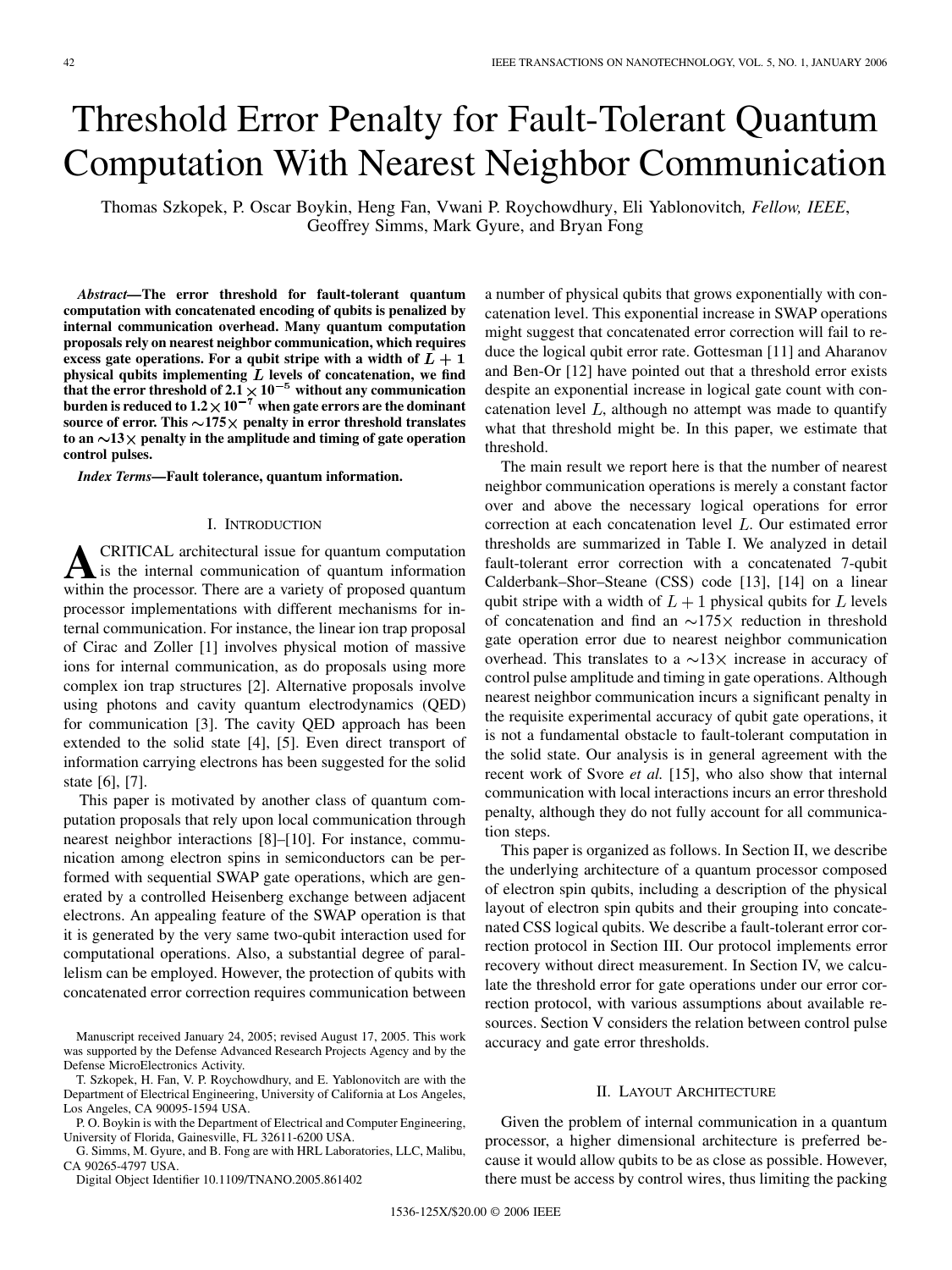|                              | WELL AS CONTROL PULSE ACCURACY THRESHOLDS (SEE TEXT FOR DETAILS) |                                                   |                                                      |                                                           | COMMUNICATION RESOURCES AND QUANTUM ERROR CORRECTION. APPROXIMATE THRESHOLD GATE ERROR PROBABILITIES ARE GIVEN, AS |
|------------------------------|------------------------------------------------------------------|---------------------------------------------------|------------------------------------------------------|-----------------------------------------------------------|--------------------------------------------------------------------------------------------------------------------|
|                              |                                                                  | Error<br>Correction<br>Gate Count<br>$N_E+N_{Ec}$ | Two-Qubit<br>Unitary<br>Gate Count<br>$N_U + N_{Uc}$ | Error<br>Probability<br>Threshold<br>$P_{\rm th} = 2/N^2$ | Gate<br>Accuracy<br>Threshold<br>$\phi_{\rm th} = 2\sqrt{P_{\rm th}} \times 180/\pi$                               |
| no communication<br>overhead | no $ 0\rangle_L$ preparation<br>$ 0\rangle_L$ preparation        | 70<br>298                                         | 7<br>$\overline{7}$                                  | $3.4 \times 10^{-4}$<br>$2.1\times10^{-5}$                | $2.1^\circ$<br>$0.52^\circ$                                                                                        |
| remote CNOT<br>communication | no $ 0\rangle_L$ preparation<br>$ 0\rangle_L$ preparation        | 238<br>1090                                       | 35<br>35                                             | $2.7 \times 10^{-5}$<br>$1.6\times10^{-6}$                | $0.60^\circ$<br>$0.14^{\circ}$                                                                                     |
| <b>SWAP</b><br>communication | no $ 0\rangle_L$ preparation                                     | 1008                                              | 203                                                  | $1.4\times10^{-6}$                                        | $0.13^{\circ}$                                                                                                     |

3754

343

TABLE I





 $|0\rangle_L$  preparation

Fig. 1. Schematic representation showing how the number of available metal wire layers limits the width of a 2-D qubit array to only about 10–20 qubits.

Fig. 2. Requirement for gate electrode access to qubits restricts the layout to stripes of either serpentine or intersecting geometry.

geometry. Fig. 1 shows a schematic cross section of a two-dimensional (2-D) semiconductor qubit array controlled by gate electrodes accessing qubits from the side. The number of vertical stacked control electrodes is limited to twice the number of metal wiring layers in the integrated circuit technology. The need for a reasonable fabrication yield limits the number of metallization layers to  $\sim$ 10, which means that the 2-D array can be at most 20 qubits wide. Fig. 1 illustrates the case for five metallization layers. In this respect, we agree with Copsey *et al.* [\[16](#page-7-0)], who pointed out this restriction specifically in the context of semiconductor qubits. Thus, while the qubit array might be locally 2-D, the overall architecture will consist of one-dimensional (1-D) stripes of moderate width, as illustrated in Fig. 2.

The lowest level of concatenated qubit encoding, which is  $L = 1$ , can be laid out along the stripe width, but all higher concatenation levels must be laid out along the stripe length and are effectively 1-D. Thus, we are led to an essentially 1-D concatenation hierarchy, which is the most challenging for internal quantum communication.





 $0.034^{\circ}$ 

 $1.2\times10^{-7}$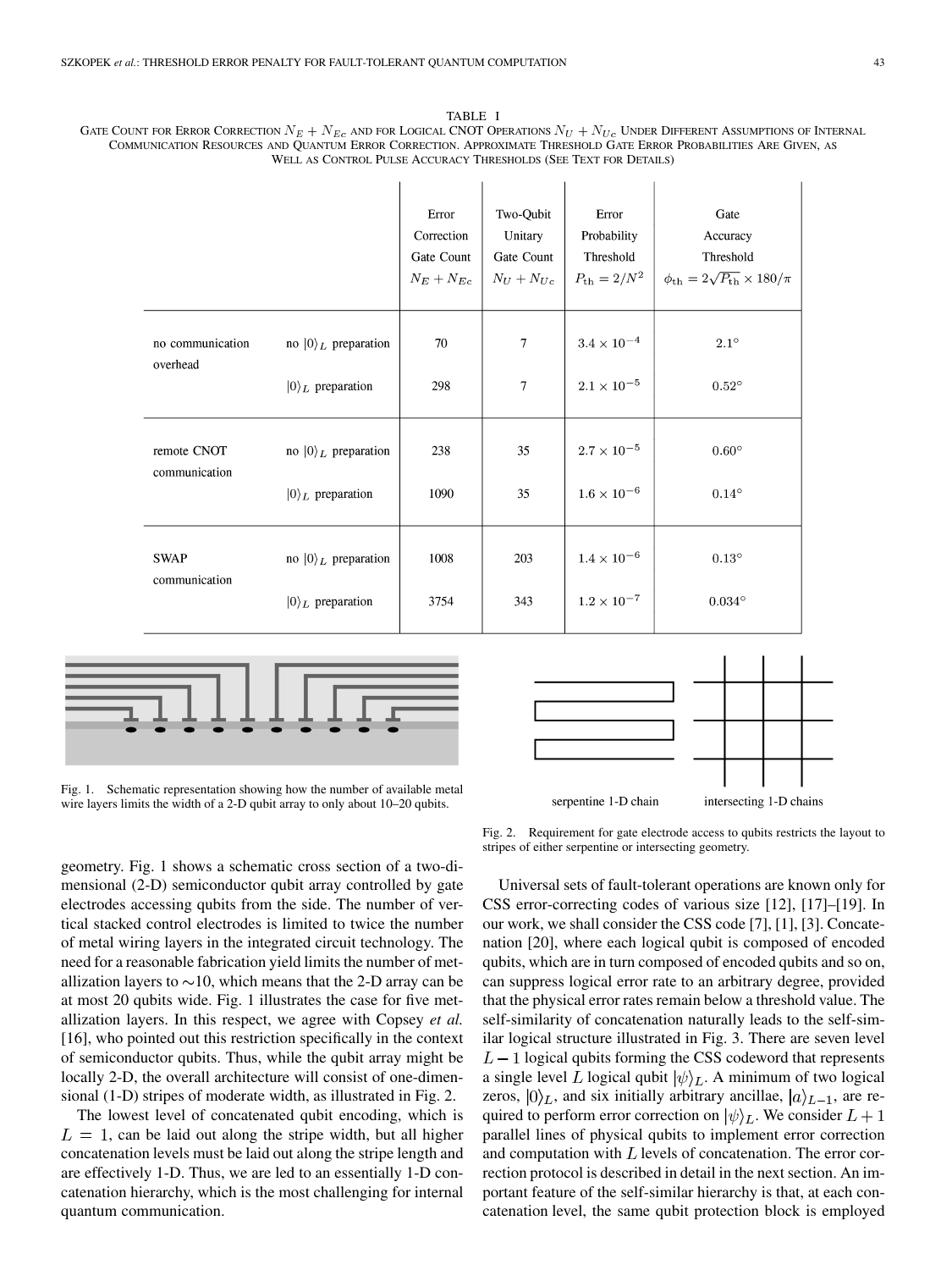Fig. 3. Self-similar concatenated hierarchy of logical qubits on a linear array, with concatenation level L down to  $L - 2$ , as shown. Error correction requires a minimum of two logical zeros,  $|0\rangle_L$ , and six ancillae,  $|a\rangle_{L-1}$ . Altogether, 27 level  $L-1$  qubits are minimally required to protect a single level L qubit  $|\psi\rangle_L$ . The exponential growth with concatenation level L of *physical* nearest neighbor operations to interact  $|\psi\rangle_L$  and  $|\phi\rangle_L$  is apparent. We consider a layout with  $L + 1$ adjacent linear arrays of qubits, each organized according to the illustrated logical hierarchy.



Fig. 4. Each unitary operation  $U_L$  at logical level L is followed by error correction  $E_L$  at error-correction level  $L$ .



Fig. 5. Modified Steane error-correction circuit  $(E_L)$ . The indicator block I computes an error syndrome and decodes the syndrome into a bit-wise error indicator used for error recovery. The logical SWAP gate, as well as the CNOT gates, requires shuffling of the constituent  $L - 1$  qubits (see Fig. 8). We allow only nearest neighbor operations at all logical levels in adherence to self-similarity.

(for ancillae as well as information bearing qubits). Error correction can thus take place at any logical level within an appropriate logical qubit protection block.

## III. ERROR-CORRECTION PROTOCOL

For estimating error thresholds, we consider an aggressive error-correction scheme where every unitary operation  $U_L$  at concatenation level L is followed by error correction  $E_L$  at level  $L$ , as illustrated in Fig. 4.

The error-correction operation  $E_L$  can be implemented in a fault-tolerant manner with a Steane error-correction circuit [\[21](#page-7-0)] that is slightly modified to that shown in Fig. 5. Error correction takes place within an error-correction block, with the logical qubit  $|\psi\rangle_L$  and logical zero states  $|0\rangle_L$  explicitly shown. The two groups of three  $L-1$  ancillae,  $|a\rangle_{L-1}$ , are made use of within the bit-flip *indicator* circuit, denoted by *I*. As can be seen in Fig. 5, the Steane error-correction circuit is particularly parsimonious in its use of gate operations and leads to particularly favorable error thresholds. The bit-flip indicator block  $I$  is essential, where, for each logical zero  $|0\rangle_L$ , it computes a bit-flip error syndrome into three ancillae qubits  $|a\rangle_{L-1}$ . The syndrome is then decoded within the indicator block  $I$  into a bit-wise error indicator that can be directly used for error recovery. Note also that only nearest neighbor operations at logic level  $L$  are employed, which is in strict adherence to self-similarity from the physical layer up to concatenation level  $L$ .



Fig. 6. Error-correction circuit (phase-error portion only) directly incorporating the preparation of requisite logical zeros. Ancillae begin in arbitrary states  $|$ arb $\rangle$ . Three  $0_L$  blocks prepare logical zeros that are purified into a single  $|0\rangle_L$  state for use in error correction. A modified indicator block  $I_P$  corrects for possible parity errors in the raw  $|0\rangle_L$ 's.

The key point about the bit-flip indicator block  $I$  is that it operates on logical zeros that have effectively measured the logical qubit error, but not the logical qubit itself, by virtue of a logical CNOT gate. As was pointed out by Boykin *et al.* [[22\]](#page-7-0), the identification of which operations require full quantum coherence and which operations do not is important since "quantum" operations require full protection against both phase-flip and bit-flip errors, while "classical" operations require protection against bit-flip errors only. Note from Fig. 5 that the outputs of indicator block  $I$  are used only as control bits for the error recovery operations acting upon the logical qubit. Arbitrary phase flips in the output of  $I$  have no effect on the logical qubit. Likewise, phase flips on the input of  $I$  have no effect on the logical qubit since the syndrome is encoded as bit flips on the input to  $I$ . We need only to protect against bit-flip errors in  $I$ , so that the operations within  $I$  can be thought of as essentially "classical" in nature, even though they are executed by physical qubit gates. Thus,  $I$  can, in principle, be protected with classical fault tolerance, which has been shown to be much more efficient than quantum fault tolerance [\[23](#page-7-0)] to ensure that the operations within I will contribute negligibly to the quantum error threshold.

Of course, the requisite logical zeros  $|0\rangle_L$  that allow for efficient fault-tolerant error correction are complex entangled states which must be created with low error probability to begin with. One approach to this problem is to dedicate adjacent quantum circuitry whose sole function is to prepare and purify logical zeros, providing a steady supply at various concatenation levels specifically for this purpose. Alternatively, the preparation of logical zeros can be performed directly within the qubit error protection block. The full error-correction circuit is illustrated in Fig. 6. Purification of three  $|0\rangle_L$ 's, prepared by the  $0_L$  block, results in a single  $|0\rangle_L$  state for use in error correction. The  $0_L$ zero preparation block is given in Fig. 7. Bit-flip errors are corrected with a modified indicator block  $I_P$ , which also corrects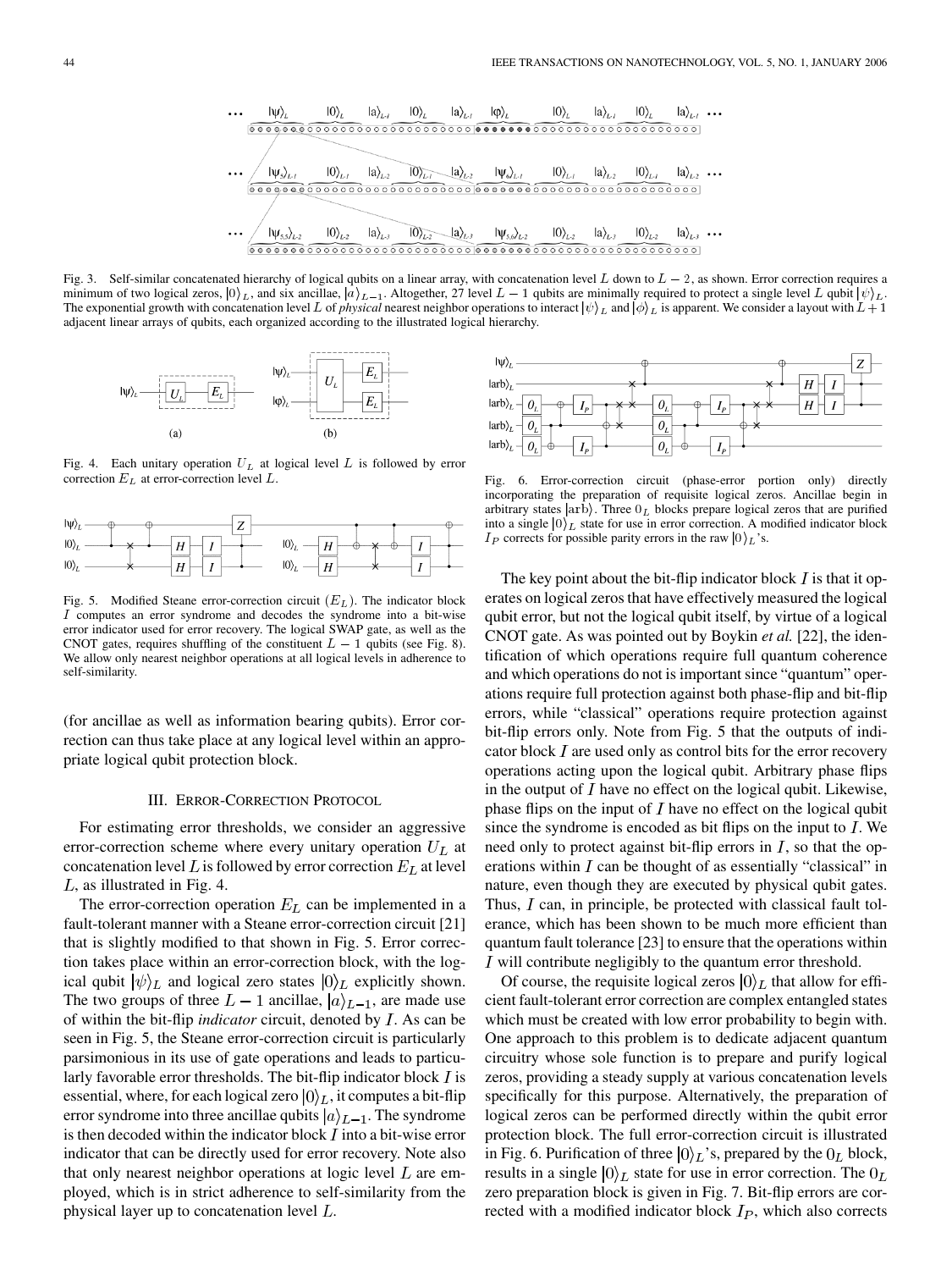

Fig. 7. Circuit  $0_L$  for preparation of a single logical zero  $|0\rangle_L$  from lower level  $|0\rangle_{L-1}$ 's. Only nearest neighbor operations are employed.

for a possible parity flip error corresponding to the logical zero being in the state  $|1\rangle$ , (and thus requiring a minimum of four ancillae). The qubit protection block must increase in size to accommodate  $|0\rangle_L$  preparation in this case. A total of 46 qubits would be required that are arranged in the following sequence of  $L-1$  qubits (compare with Fig. 6): seven qubits for storing  $|\psi\rangle_L$ , seven qubits for storing a  $|0\rangle_L$ , three ancillae  $|a\rangle_{L-1}$  for *I*, seven qubits for storing a  $|0\rangle_L$ , four ancillae  $|a\rangle_{L-1}$  for  $I_P$ , seven qubits for storing a  $|0\rangle_L$ , seven qubits for storing a  $|0\rangle_L$ , and four ancillae  $|a\rangle_{L-1}$  for  $I_P$ .

## IV. ERROR THRESHOLD PENALTY

The number of physical qubits for our concatenated CSS encoding required to store and protect one logical qubit is  $27<sup>L</sup>$ (or  $46<sup>L</sup>$ , including logical zero preparation). Several levels of concatenation already lead to a large number of physical qubits (although the width of the qubit stripe grows only as  $L + 1$ ). Likewise, the number of physical gate operations grows exponentially  $(N^L)$ , where N is approximately the number of logical operations required at level  $L-1$  in order to implement a single logical function at level  $L$ . For example, with a single level of encoding,  $N$  is simply the number of physical gate operations required to perform some function on our seven-qubit CSS code word (or multiple code words in the case of a multiqubit logical function).

The number of gate operations  $N$  will depend on the function being performed. We consider implementing a simple two-qubit unitary  $U_L$  followed by error correction  $E_L$ , as illustrated in Fig. 4(b). Error correction might require  $N = N_E$  logical gate operations at level  $L-1$ . There will be additional logical SWAP operations at level  $L-1$  that are required to move qubits around, since only nearest neighbor interactions are permitted. We let  $N_{Ec}$  be the number of required nearest neighbor SWAP communication operations, which brings the total number of level  $L-1$  operations to  $N = N_E + N_{Ec}$ . Of course, the unitary  $U_L$ will require  $N_U$  operations at level  $L - 1$ , as well as  $N_{U_c}$  additional communication operations at level  $L - 1$ . The total gate operation count at level  $L-1$  to implement  $U_L$  followed by  $E_L$ is simply  $N = N_U + N_{Uc} + N_E + N_{Ec}$ . The total *physical* gate count is again approximately  $N^L = (N_U + N_{Uc} + N_E + N_{Ec})^L$ , because each of the N operations at  $L-1$  is simply a unitary  $U_{L-1}$  followed by error correction  $E_{L-1}$ . The self-similar hierarchy requires that N operations at  $L-2$  are required for each operation at  $L-1$  and so forth, including communication.



Fig. 8. Logical SWAP operation illustrated at concatenation levels L through  $L-2$  with nearest neighbor interactions only. The number of level  $L-1$  SWAPs required to implement a single level L SWAP between adjacent logical qubits is  $N_U + N_{Uc} = 7 + 42$ . There are 21 level  $L-1$  SWAPs to interleave the qubits, seven level  $L - 1$  qubit-wise SWAPs, and 21 level  $L - 1$  SWAPs to undo the interleaving. Note that a single gate failure does not produce correlated errors within a logical qubit. Error correction, and swapping through the additional qubits in a qubit protection block, are omitted here for clarity.

In reality, the gate count  $N_U + N_{Uc}$  varies among the various logical qubit operations possible. For instance, Hadamard at level L requires  $N_U = 7$  Hadamard gates at level  $L - 1$  and  $N_{Uc} = 0$  communication gates. In contrast, the gate operations  $N_U + N_{Uc} = 7 + 42$  involved in a logical SWAP on the same qubit line are illustrated in Fig. 8 for adjacent logical qubits. Clearly, the value of  $N^L$  can be very large, although a substantial fraction of operations at each logical level can be performed in parallel. Note the fault tolerance of the logical SWAP gate: a single swap gate failure induces one error in each logical qubit, which can be recovered independently by error correction. Of course, the extra qubits involved in a qubit protection block increases the number of communication swaps  $N_{U_c}$ . As a final example, we show the partial sequence of gate operations required for the logical CNOT gate in Fig. 9. It is in implementing the CNOT gate that an additional line of qubits is used for every concatenation level, resulting in a total of  $L+1$  lines of qubits. Similar sequences are used for the SWAP and CNOT gates required for the error-correction operation  $E_L$ , contributing to  $N_E + N_{Ec}.$ 

Despite the exponential increase in physical qubits and physical gate operations with concatenation level (while the width of the stripe merely grows linearly in concatenation level), logical errors are suppressed double-exponentially with concatenation level. We let  $P_1$  be the logical error probability on a first-level encoded state  $|\psi\rangle_1$  after a two-qubit unitary followed by a single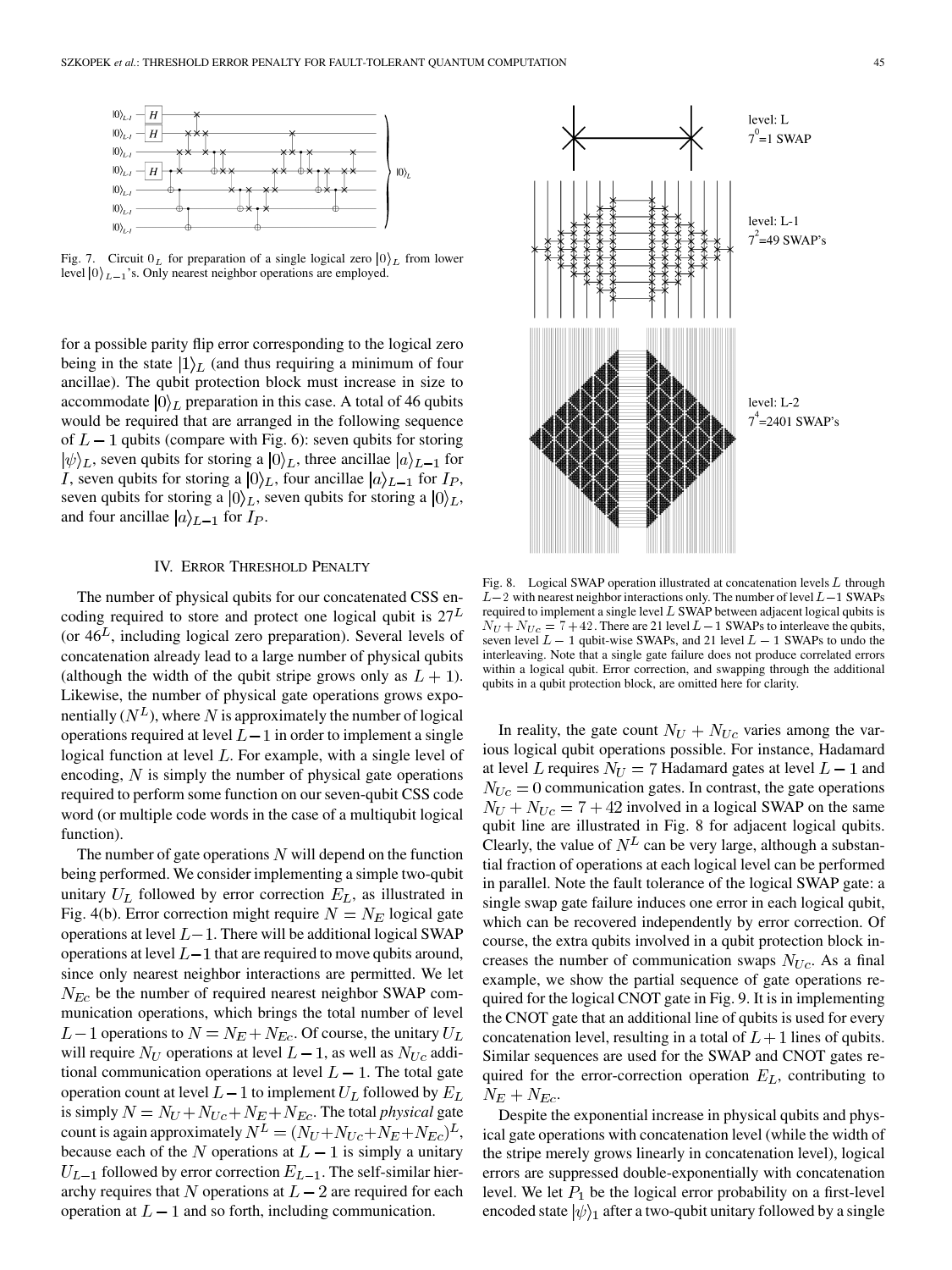

Fig. 9. Partial sequence for a logical level L CNOT operation illustrated at concatenation level  $L - 1$  with nearest neighbor interactions only. (a) Logical code words  $|\psi\rangle_L$  and  $|\varphi\rangle_L$  are (b) first brought into adjacent positions, and (c) then each of the seven constituent  $L - 1$  qubits are moved into an adjacent qubit row to be (d) brought together for qubit-wise interaction (only the third qubits  $|\psi_3\rangle_{L-1}$  and  $|\varphi_3\rangle_{L-1}$  are shown interacting). The logical qubits are brought back to their original positions for error correction after the logical CNOT. The scheme is applied recursively until physical CNOT gates are performed in the  $L + 1$ st row. The CNOT gates for the error-correction circuit are similarly implemented. Note that a single gate failure does not produce multiple errors within a logical qubit.

error-correction cycle. By the fault-tolerant construction of  $U_L$ and  $E_L$ , the probability of a logical error is bounded above by the probability that two gate operations fail

$$
P_1 \leq {N \choose 2} \epsilon^2 \simeq \frac{N^2}{2} \epsilon^2
$$
 (1)

where  $\epsilon$  is the probability of physical gate error, which is assumed to be equal for all gates, and  $N = N_U + N_{Uc} + N_E + N_{Ec}$ as before. While logical error rates shall vary slightly due to differences in  $N_U + N_{Uc}$  amongst the logical gate operations with the dominant  $N_E + N_{Ec}$  remaining fixed, a conservative estimate can be had by taking the gate counts for the logical CNOT gate as representative. The criterion for error correction to reduce the likelihood of qubit error is  $P_1 < \epsilon$ . This leads to the threshold error condition  $\epsilon < 2/N^2$ . Likewise, at higher levels of concatenation, we have

$$
P_L \leq {N \choose 2} P_{L-1}^2 \simeq \frac{N^2}{2} P_{L-1}^2
$$
 (2)

which leads to  $P_{L-1} < 2/N^2 = P_{\text{th}}$  being the error threshold condition for all  $L$ . The corresponding required phase accuracy for gate operations, as described in Section V, is  $\phi = 2\sqrt{2}/N$ . From the above relations, we arrive at the standard logical error probability for concatenated error correction

$$
P_L \le P_{\text{th}} \left(\frac{\epsilon}{P_{\text{th}}}\right)^{2^L} \tag{3}
$$

but where  $N$  now includes the nearest neighbor communication overhead at a particular concatenation level. The exponent  $2^L$ results in an overwhelming *super*-exponential in L suppression of logical errors, while the number of qubits and gate operations increases only exponentially in  $L$ .

Suppose that a quantum computation requires a sequence of T logical gate operations, then a logical error probability  $P_L =$  $1/T$  will give the correct result with only several trials of the computation. The relation between the maximum number  $T$  of operations in a calculation and concatenation level  $L$  can be written

$$
T = \frac{1}{P_L} \ge \frac{1}{P_{\text{th}}} \left(\frac{P_{\text{th}}}{\epsilon}\right)^{2^L} \tag{4}
$$

or alternatively

$$
L \leq \log_2 \left( \frac{\log_2 (T P_{\text{th}})}{\log_2 (P_{\text{th}}/\epsilon)} \right). \tag{5}
$$

For instance, the error threshold might be  $P_{\text{th}} = 10^{-6}$ , while the physical gate operation error is an order of magnitude better at  $\epsilon = P_{\text{th}}/10 = 10^{-7}$ . We then have an accessible computation length  $T = 10^6 \times 10^{2^L}$ , which, for  $L = 3$ , gives  $T \ge 10^{14}$ . It follows that interesting calculations can be performed with only a few layers of concatenation (i.e., a qubit stripe with a width of only a few qubits) if physical error probabilities well below the error threshold can be achieved.

The problem of estimating error threshold has been reduced to counting gate operations, for which our numerical results are summarized in Table I. Note that we have neglected storage errors in our present analysis since the coherence times of electron spins in semiconductors [\[24](#page-7-0)] exceed the expected gate operation times by at least  $\sim$ 8 orders of magnitude, with further improvement expected. The top row of Table I gives the most favorable error thresholds where any qubit can interact with any other qubit without any extra communication operations. The bottom row is the least favorable case where nearest neighbor SWAP operations are used on a linear qubit array to implement all operations. The middle row represents an intermediate case, where the remote CNOT is used to perform a CNOT gate between distant qubits [\[25](#page-7-0)], [[26\]](#page-7-0). The remote CNOT requires a shared Einstein–Podolsky–Rosen (EPR) pair, which is a resource that might be generated by independent hardware with sufficient purity that the EPR error rate contributes negligibly to the overall error rate of the remote CNOT and the error threshold. Measurement and classical communication are also required for the remote CNOT (see the Appendix).

For all three communication schemes, the gate count is given in Table I for subcases where  $|0\rangle$ <sub>L</sub>'s are supplied by adjacent circuitry (e.g., a parallel qubit stripe) or where the  $|0\rangle_L$ 's are prepared directly within the error-correction circuit itself (as in Fig. 6), thus burdening the error threshold. In the former case, we assume that the adjacent circuitry can prepare and purify logical zeros to reach an error probability much less than the preparation circuit of the former case, thereby contributing to the error threshold negligibly. This might be achieved by successive rounds of purification.

In all cases, we assume that those portions of the circuit that can be implemented with classical fault-tolerant logic [[22\]](#page-7-0), albeit with qubit gates, take advantage of the greater efficiency of classical coding. The threshold error for classical fault-tolerant circuits has been estimated to be between  $\sim$ 1/100 to  $\sim$ 1/3000 depending on topology and communication resources [[23\]](#page-7-0); therefore, we assume that the error rates in the classical circuits are negligible compared to the quantum circuits, so that in counting the gate operations we can neglect the operations in  $I$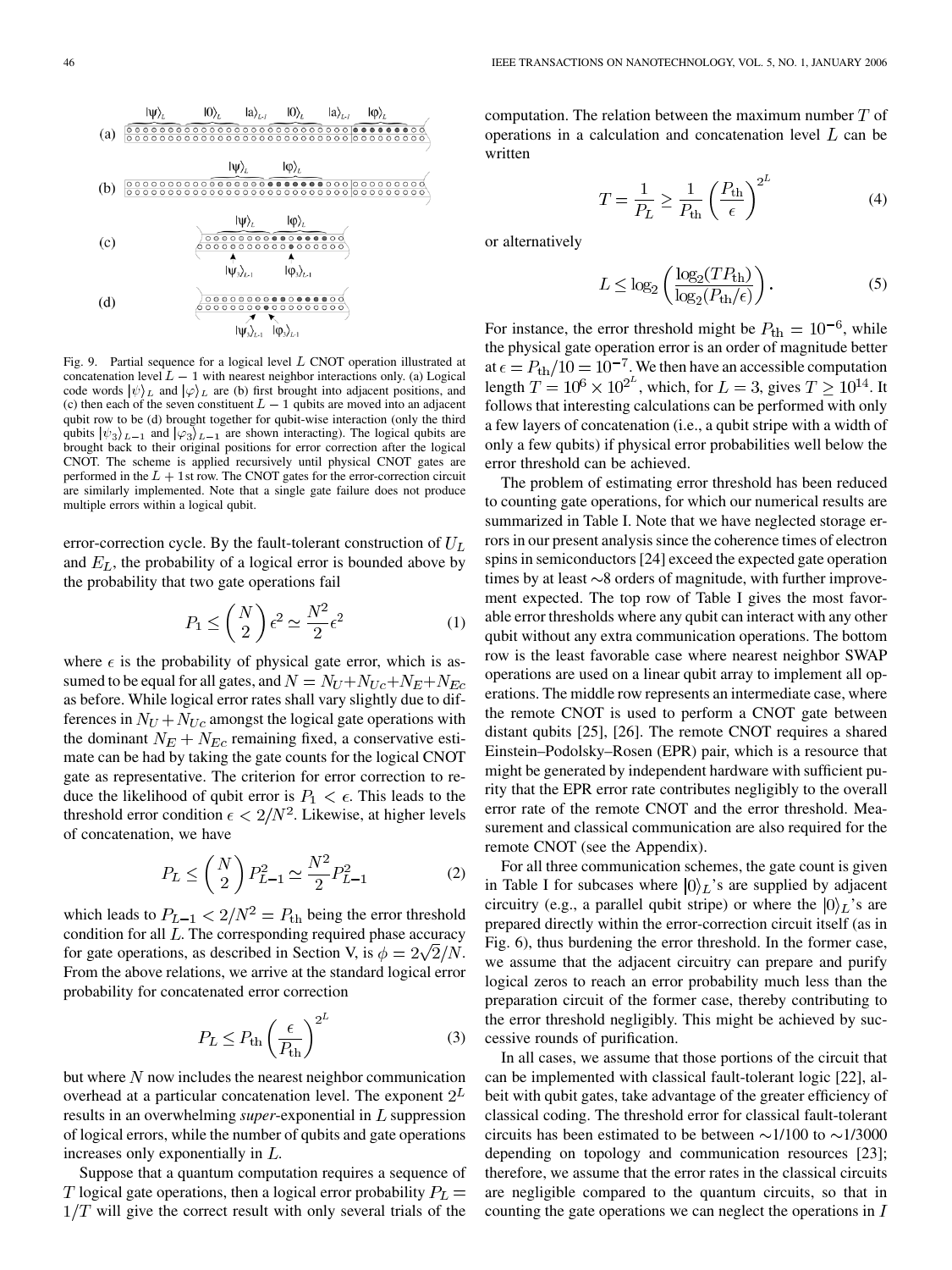

Fig. 10. Conceptual illustration of a qubit pseudospin that might miss a target x axis by an angle  $\phi$  due to a control pulse error. The resulting probability of qubit error is  $\epsilon \approx (\phi/2)^2$ .

and  $I_P$ . Furthermore, the dual-control phase flip  $(\Lambda_2(Z))$  and dual-control bit flip  $(\Lambda_2(X) = \text{Toffoli})$  are assumed to count merely as two-qubit interactions, since fault-tolerant classical logic can be used to generate a single classical control bit. The remaining sundry details involved in counting gate operations are left to the Appendix.

Observing the gate error thresholds in Table I, we see that SWAP communication incurs a penalty of  $\sim$ 175 $\times$  compared to the case of free communication. Communication through the remote CNOT incurs a penalty of  $\sim$ 12 $\times$  compared to the free communication case. The improvement associated with remote-CNOT communication is not as much as one might expect, since the remote CNOT requires multiple operations proportional to the size of the logical qubits. Thus, internal quantum communication reduces gate error thresholds for fault-tolerant computation by a substantial factor that we estimate to be from  $\sim 12 \times$ to  $\sim$ 175 $\times$ . While this certainly increases the difficulty in experimentally realizing fault-tolerant gate operations, it is by no means an impasse for solid-state quantum computation, as we discuss in Section V.

#### V. ERROR PROBABILITY AND GATE OPERATION ACCURACY

So far, we have worked entirely with error probabilities. In practice, experimental gate accuracy is more naturally specified in terms of control pulse amplitude. Consider the spin (or a qubit pseudospin), illustrated in Fig. 10. Suppose a control pulse, as is used in spin resonance, was to bring the spin into alignment with the  $x$  axis. However, an error in pulse area, phase, or timing may cause a misalignment by some small angle  $\phi$ . The probability of error  $\epsilon$  is then the probability that the spin is not projected into the  $+x$  direction when a measurement is performed along the x axis. The probability of projection along the  $+x$  direction is  $\cos^2(\phi/2)$ , so that the error probability is

$$
\epsilon = \sin^2(\phi/2) \approx (\phi/2)^2. \tag{6}
$$

The required gate timing and amplitude accuracy is  $\phi = 2\sqrt{\epsilon}$ , which is specified as a phase angle, is proportional to the *square root* of the threshold error probability. The gate accuracy thresholds are given in degrees in Table I. Of course, the  $\sim$ 12 $\times$  to  $\sim$ 175 $\times$  penalty in error probability threshold becomes only a  $\sim$ 3.5 \to  $\sim$ 13 \times penalty in control pulse accuracy. In order to

achieve an error probability of  $10^{-7}$ , one would require about 1/30 of a degree accuracy in control pulse timing, which is not entirely infeasible since it would require about 1-ps phase accuracy in a clock period of about 10 ns. Recall that an error probability of  $10^{-7}$  for a quantum processor with threshold error probability  $10^{-6}$  and three levels of concatenation will allow a computation with  $\geq 10^{14}$  operations. Thus, thinking about gate errors in terms of phase angle makes it clear that very small error probabilities are achievable.

## VI. CONCLUSION

Internal quantum communication remains a challenging architectural problem that impacts the threshold error for fault-tolerant computation with encoded logical qubits. The communication operation overhead required to distribute information among a number of qubits that grows exponentially with concatenation level can be a significant burden. Whether one is limited to nearest neighbor communication, a communication bus (as in the original Cirac–Zoller ion trap proposal [[1\]](#page-6-0)), or communication by modified teleportation schemes such as the remote CNOT, there is always a communication penalty in error threshold. The minimum communication overhead cost is associated with a communication bus, where a single operation for "transmitting" and a single operation for "receiving" is possible in principle. The question of whether a sufficiently robust communication bus is available for solid-state qubits remains open. Ballistic transport of electron spins through mesoscopic wires is predicted to give error rates of  $\sim 0.6$  for GaAs [\[7](#page-7-0)], far above our stated threshold requirements even for the free communication case. Much more promising is the combination of cavity QED techniques with confined electron spins [\[4](#page-6-0)] or superconducting circuits [[5\]](#page-6-0), where an electromagnetic bus can couple a number of qubits. The error rates of such a bus, the reconfigurability of its links, and its parallelism (i.e., how many qubits can be transported simultaneously or through the same link) must all be carefully considered in determining what benefits, if any, we can expect over nearest neighbor architectures. Nonetheless, we expect that communication overhead can be mitigated to a large extent by circuit optimization. Recent work [[27\]](#page-7-0) on laying out Shor's factorization algorithm on a linear chain of qubits under the restriction of nearest neighbor interaction has shown that circuit optimization can greatly reduce the number of logical qubit SWAPs required.

# APPENDIX I THRESHOLD ERROR CALCULATIONS

We provide a brief summary here of the counting of gate operations, which then leads to the threshold error. Error correction at concatenation level  $L$  with the circuit  $E_L$  requires the use of both single-qubit unitaries and two-qubit unitaries at levels  $L$  down to the physical layer. Interestingly, the quantum portions of the circuit  $E_L$  (see Figs. 5 or 6) consists of gate operations that are directly fault-tolerant, where qubit-wise (or transversal) operations are sufficient. These operations include CNOT, SWAP, and Hadamard rotation (H). The control bits of the dual control gates are classical, so a full quantum Toffoli is not required. Of course, indirectly fault-tolerant gates such as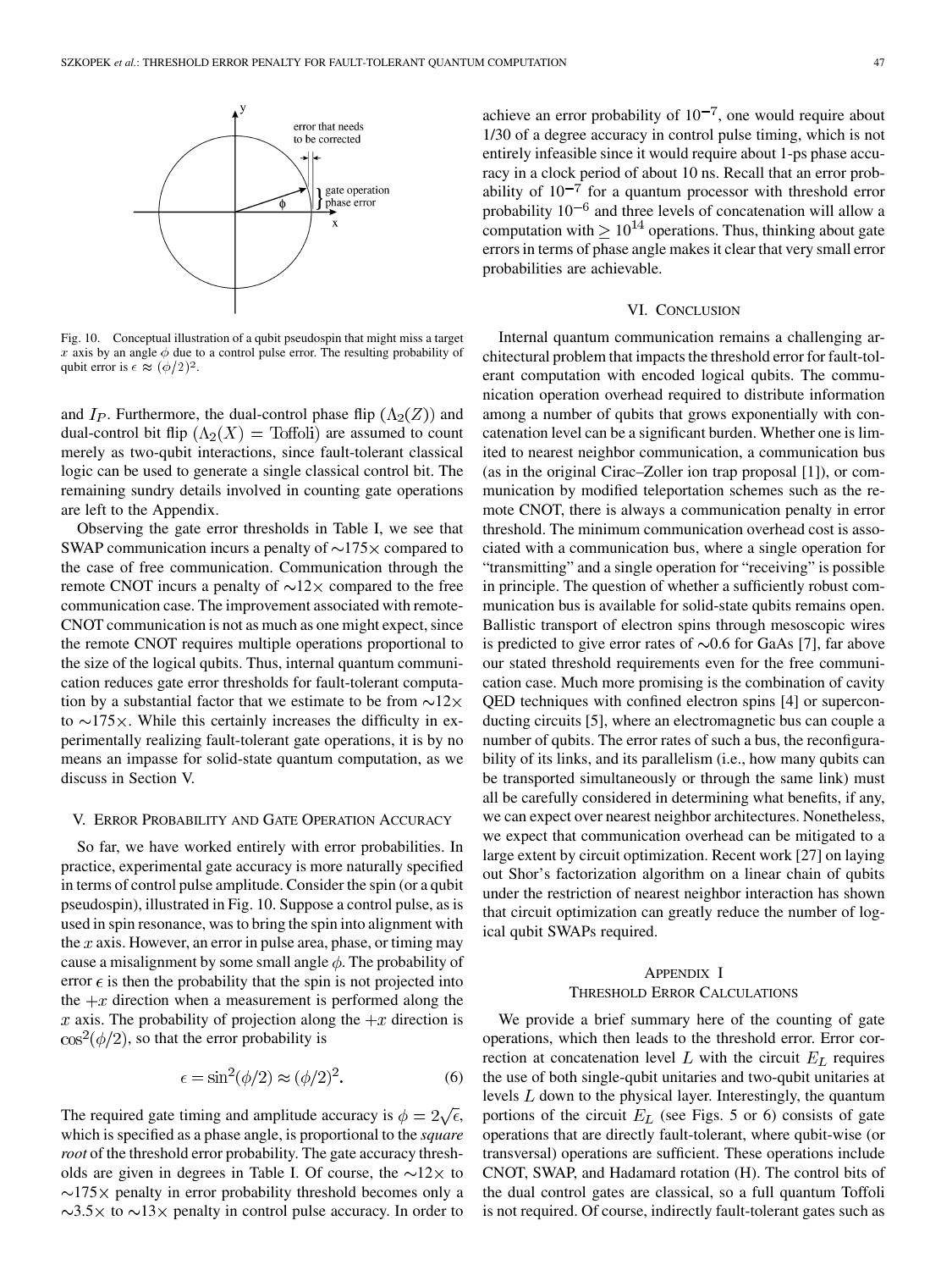<span id="page-6-0"></span>

Fig. 11. Remote-CNOT gate, modified from [[26\]](#page-7-0), requires a shared EPR pair  $\vert \Psi^+ \rangle = (\vert 01 \rangle + \vert 10 \rangle)/\sqrt{2}$ , measurement  $M_Z$ , and classical communication to implement a CNOT operation between distant qubits.

the Toffoli  $(\Lambda_2(X))$  or  $\pi/8$  rotation  $(Z^{1/4})$  are required for universal computation. We do not calculate the error threshold for indirectly fault-tolerant gates here.

### *A. Free Communication*

First, we consider the idealized case where communication is achieved without any extra operations, in other words, any two qubits can interact directly at any time. In this case,  $N_{Uc} =$  $N_{Ec} = 0$ , and we need only count the number of computationally useful gates. A directly fault-tolerant two-qubit unitary will require  $N_U = 7$  operations. The error correction gate count without logical zero preparation is

$$
N_E = 4 \times 7 \text{CNOT} + 4 \times 7H + 7\Lambda_2(X) + 7\Lambda_2(Z) = 70 (7)
$$

where the  $L-1$  gate type and count are indicated. With logical zero preparation, we have

$$
N_E = 70 + 12 \times 0_L + 4 \times 7\Lambda_2(X) + 8 \times 7 \text{CNOT}
$$
  
= 70 + 12 \times (3H + 9 \text{CNOT}) + 84  
= 298 (8)

where again  $L-1$  gate type and count was indicated.

# *B. Remote-CNOT Communication*

Next, we consider the intermediate communication case involving remote-CNOT operation, which we abbreviate as reCNOT. The reCNOT circuit is indicated in Fig. 11. For simplicity, we assume that the classical communication and EPR preparation introduce negligible errors compared to the other gate operations involved. We see that a reCNOT between two level  $L-1$  qubits requires five level  $L-1$  operations, so that a reCNOT between two level L qubits requires  $N_U + N_{Uc} = 5 \times 7$ level  $L-1$  operations. The error correction gate count without logical zero preparation becomes

$$
N_E = 4 \times 7 \text{reCNOT} + 4 \times 7H + 7\Lambda_2(X) + 7\Lambda_2(Z)
$$
  
= 140 + 28 + 35 + 35  
= 238 (9)

where  $\Lambda_2(X)$  and  $\Lambda_2(Z)$  are counted as reCNOT operations (recall that they can be implemented with single classical control bits). With logical zero preparation, we have

$$
N_E = 238 + 12 \times 0_L + 4 \times 7\Lambda_2(X) + 8 \times 7 \text{reCNOT}
$$
  
= 238 + 12 \times (3H + 3CNOT + 6 \text{reCNOT})  
+ 140 + 280  
= 238 + 432 + 140 + 280  
= 1090 (10)

where we have made use of both nearest neighbor CNOT and reCNOT in the logical zero preparation.

## *C. SWAP Communication*

Finally, we consider communication by SWAP gates. Without logical zero preparation, a level  $L$  qubit protection block is 27  $L-1$  qubits long. Applying CNOT between two level  $L$  qubits as in Fig. 9 requires  $N_U + N_{Uc} = 203$  level  $L - 1$  operations on each logical qubit argument. The error-correction operation requires

$$
N_E = 4 \times (7 \text{CNOT} + 112 \text{SWAP}) + 4 \times 7 \text{H} + 2 \times (7 \text{SWAP} + 84 \text{SWAP}) + (7 \Lambda_2(X) + 154 \text{SWAP}) + (7 \Lambda_2(Z) + 154 \text{SWAP}) = 1008
$$
 (11)

where we note that 112 communication SWAPs are required for applying CNOT between  $|\psi\rangle_L$  with an adjacent  $|0\rangle_L$ , and 84 communication SWAPs are required for logical swapping of a  $\ket{0}_L$  with another  $\ket{0}_L$  taking account of the extra ancillae  $|a\rangle_{L-1}$  in the way.

When logical zero generation is included, the qubit protection block increases in size to 46 qubits. Applying CNOT between two level L qubits now requires  $N_U + N_{Uc} = 343$  level  $L - 1$ operations because of the increased size of the qubit protection block. The error correction operation requires

$$
N_E = 1008 + 12 \times 0_L + 2 \times (7 \text{SWAP} + 84 \text{SWAP}) + 4 \times (7 \text{SWAP} + 98 \text{SWAP}) + 4 \times (7 \text{CNOT} + 112 \text{SWAP}) + 4 \times (7 \text{CNOT} + 168 \text{SWAP}) + 4 \times (7\Lambda_2(X) + 154 \text{SWAP}) = 3754
$$
 (12)

where we note that each logical  $|0\rangle_L$  generation requires 27 level  $L-1$  operations (Fig. 7), and the SWAP communication accounts for all extra ancillae  $|a\rangle_{L-1}$  in the way.

#### ACKNOWLEDGMENT

The authors would like to thank I. Chuang for bringing the issue of internal communication in quantum computation to our attention. The authors also thank D. Gottesman for pointing out an error in an earlier manuscript.

#### **REFERENCES**

- [1] J. I. Cirac and P. Zoller, "Quantum computations with cold trapped ions," *Phys. Rev. Lett.*, vol. 74, pp. 4091–4094, 1995.
- [2] D. Kielpinski, C. R. Monroe, and D. J. Wineland, "Architecture for a large-scale ion-trap quantum computer," *Nature*, vol. 417, pp. 709–711, 2002.
- [3] J. I. Cirac, P. Zoller, H. Kimble, and H. Mabuchi, "Quantum state transfer and entanglement distribution among distant nodes in a quantum network," *Phys. Rev. Lett.*, vol. 78, pp. 3221–3224, 1997.
- [4] A. Imamoglu, D. D. Awschalom, G. Burkard, D. P. DiVincenzo, D. Loss, M. Sherwin, and A. Small, "Quantum information processing using quantum dot spins and cavity qed," *Phys. Rev. Lett.*, vol. 83, pp. 4204–4207, 1999.
- [5] A. Wallraff, D. I. Schuster, A. Blais, L. Frunzio, R. S. Huang, J. Majer, S. Kumar, S. M. Girvin, and R. J. Schoelkopf, "Strong coupling of a single photon to a superconducting qubit using circuit quantum electrodynamics," *Nature*, vol. 431, pp. 162–167, 2004.